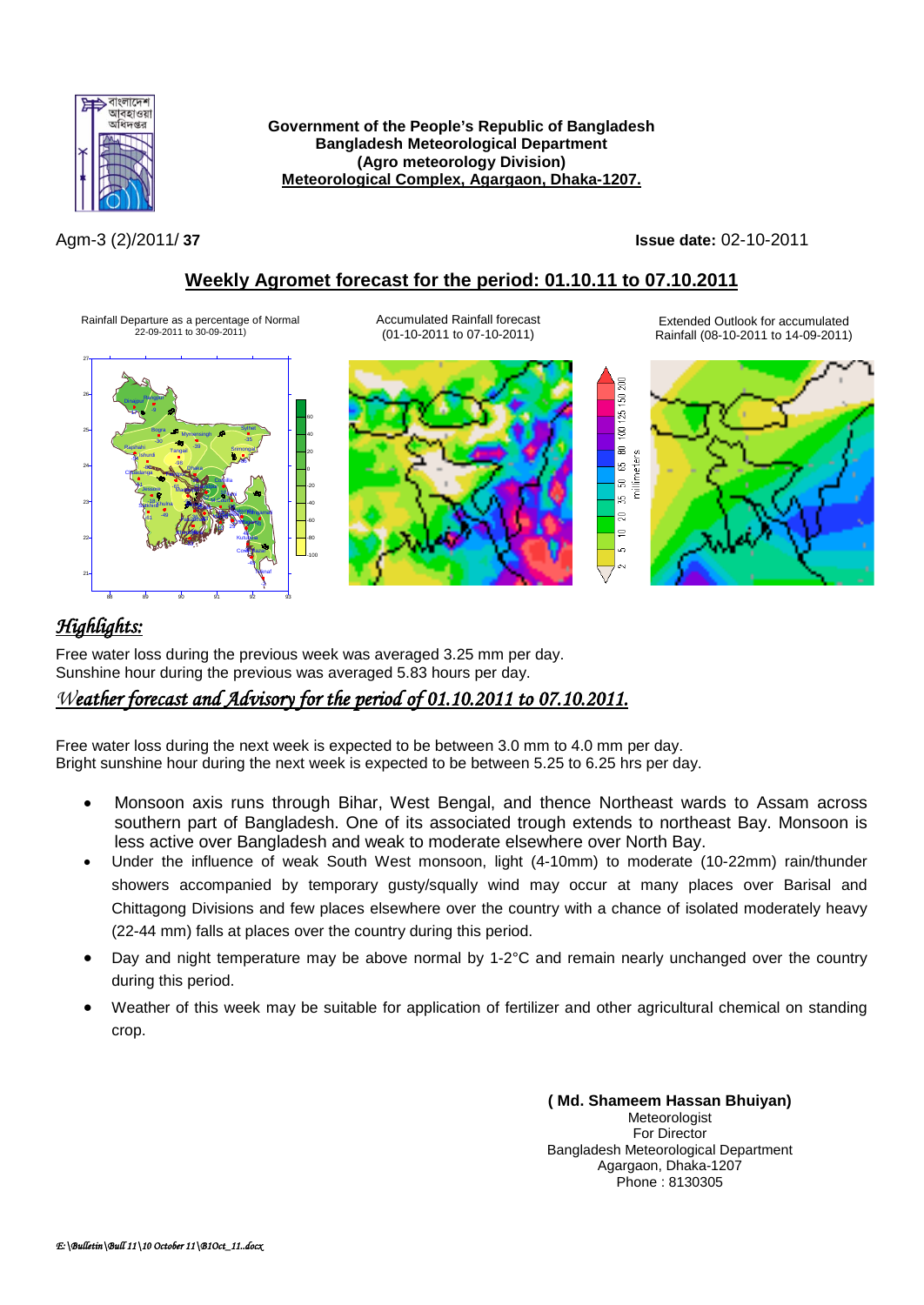# **Bangla Version**

### *c~e©vfvm, mgq: 01-10-2011 †\_‡K 07-10-2011*



গত সপ্তাহের দৈনিক বাম্পীভবনের গড় ৩.২৫ মিঃ মিঃ ছিল।  $\frac{1}{2}$ সপ্তাহের দৈনিক সর্যকিরণ কালের গড় ৫.৮৩ ঘন্টা ছিল।

### *আবহাওয়া পূৰ্বাভাসঃ- ০১-১০-২০১১ ইং থেকে ০৭-১০-২০১১ ইং পৰ্যন্ত।*

 $\overline{\mathbf{x}}$  সঞ্জাহের বাষ্পীভবনের দৈনিক গড় মান ৩.০ মিঃমিঃ থেকে ৪.০ মিঃমিঃ থাকতে পারে। *AvMvgx mßv‡ni m~h©wKiYKv‡ji ˆ`wbK Mo gvb 5.25 N›Uv †\_‡K 6.25 N›Uv \_vK‡Z cv‡i|*

- *‡gŠm~gx A¶wU wenvi, cwðge½ AZtci DËi c~e©w`‡K Avmvg n‡q evsjv‡`‡ki `wÿYvÂj ch©šÍ Ae¯'vb Ki‡Q| Gi*  বর্ধিতাংশটি উত্তর পূর্ব বঙ্গোপসাগর পর্যন্ত বিস্তৃত। বাংলাদেশের উপর মৌসূমী বায়ু কম সক্রিয় এবং উত্তর বঙ্গোপসাগরের অন্যত্র  $\overline{q}$ র্বল থেকে মাঝারী ধরণের রয়েছে।
- এ সময়ে দূর্বল দক্ষিণ পশ্চিম মৌসূমী বায়ুর প্রভাবে বরিশাল এবং চউগ্রাম বিভাগের অনেক স্থানে এবং দেশের অন্যত্র *কিছু* কিছু স্থানে অস্থায়ী দমকা/ঝড়োহাওয়া সহ হালকা (৪-১০ মিঃমিঃ) থেকে মাঝারী (১০-২২মিঃমিঃ) ধরণের বৃষ্টি/বজ্র-বৃষ্টি হতে পারে। সেই সাথে দেশের কোথাও কোথাও বিক্ষিগুভাবে মাঝারী ধরণের ভারী (২২-৪৪ মিঃমিঃ) বর্ষণের সম্ভাবনা রয়েছে।
- *G mg‡q mviv‡`‡ki w`b Ges iv‡Zi ZvcgvÎv ¯^vfvweK ZvcgvÎvi †P‡q 1-2<sup>0</sup> †mt †ewk Ges Zv cÖvq AcwiewZ©Z \_vK‡Z*  <u>পারে</u>।
- *G mßv‡ni AvenvIqv km¨ †ÿ‡Z mvi I Ab¨vb¨ KxUbvkK cÖ‡qv‡Mi Rb¨ Dc‡hvMx \_vK‡Z cv‡i|*

*(*মোঃ শামীম হাসান **ভ্**ইয়া) আবহাওয়াবিদ *প*রিচালকের পক্ষে বাংলাদেশ আবহাওয়া অধিদপ্তর, ঢাকা-১২০৭।